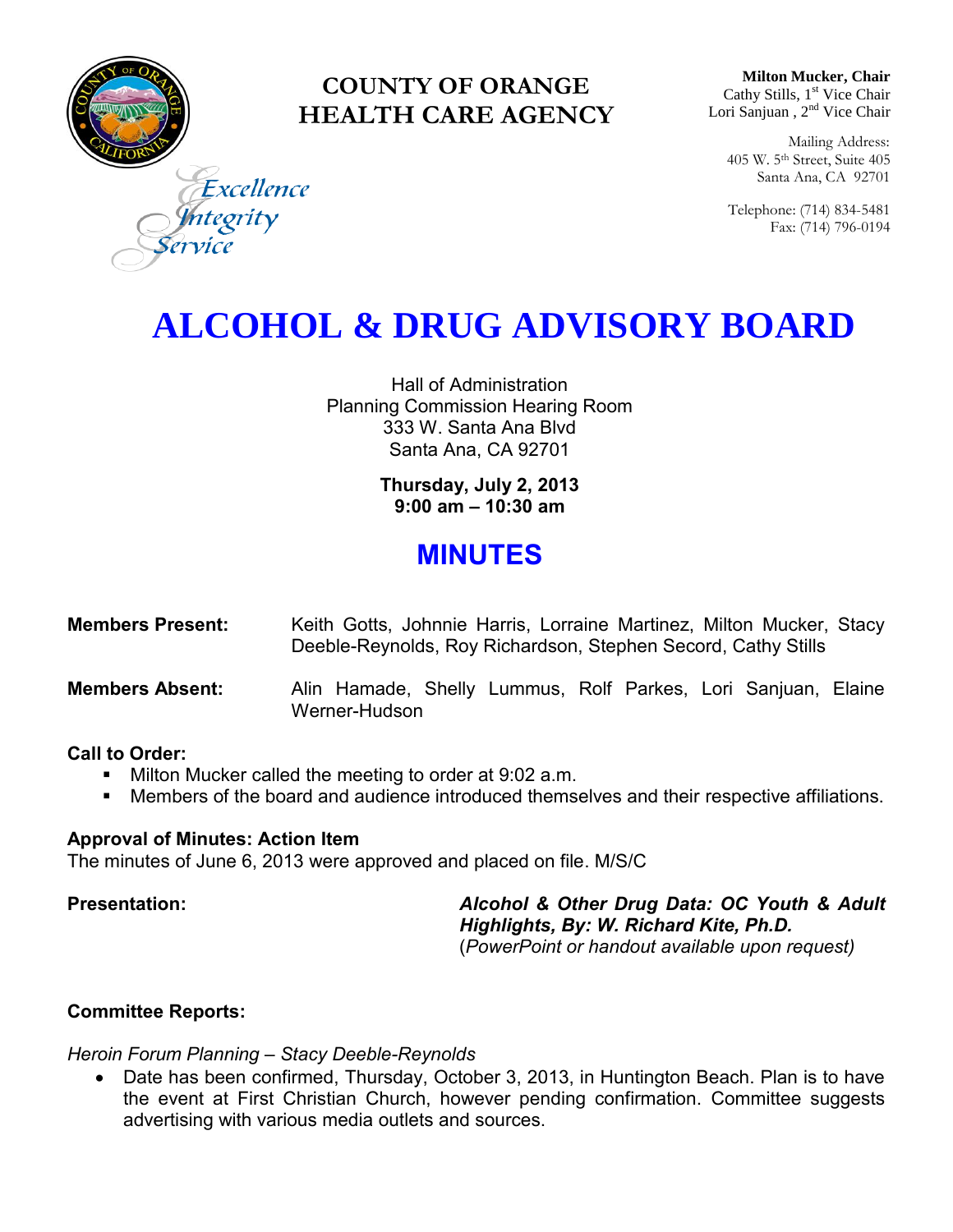Alcohol & Drug Advisory Board Minutes July 2, 2013 Page 2 *Legislative – Roy Richardson* 

• Roy shared information on Assembly Bill 76.

#### *Membership – Danielle Daniels*

- Request Chair establish Membership Committee
- Stephen Secord volunteer to serve Membership Committee
- Once membership is established, board will begin active requirement efforts to fill two open vacancies.

#### *Mental Health Board – Stephen Secord*

Stephen updated the board on the current MHB and MHSA activities.

#### **Old Business:**

Drug Court Program & Collaborative Court Presentation will be in September.

#### **New Business:**

None

#### **Behavioral Health Services Update:** *Brett O'Brien, Division Manager,*

# *Alcohol & Drug Abuse Services (ADAS)*

- Brett recognized Stacy Deeble-Reynolds for her active involvement in advocating against Urban Outfitters which promoted national attention and resulted in the organization removing the drug affiliated accessories off their selves.
- Brett also reported that the State Department of Alcohol & Drug Programs has officially been eliminated and the former Director, Michael Cunningham has retired after over 30 years of service. Karen Baker was appointed as the Director of Mental Health and Substance Use Disorder Division at the Department of Health Care Services (DHCS).
- The state has ensured that processes should not be affected during the transition period and most staff will remain in place. Also, the website has been updated.
- In regards to Assembly Bill (AB) 109, funding continues to come directly to the county with allocations to various departments. Orange County is allocated approximately \$57 million, while HCA's portion of that budget is about \$5 million. HCA has four (4) staff who co-locates at the Probation Department. Staff conducts assessments and makes referrals to the appropriate service area. Additionally, HCA/ADAS has increased the number of residential providers.
- Finally, Brett acknowledged the board members and thanked them for their dedication and continued committee to HCA.

#### **Public Comment:**

None

#### **Adjournment:**

• Meeting adjourned at 10:11 a.m.